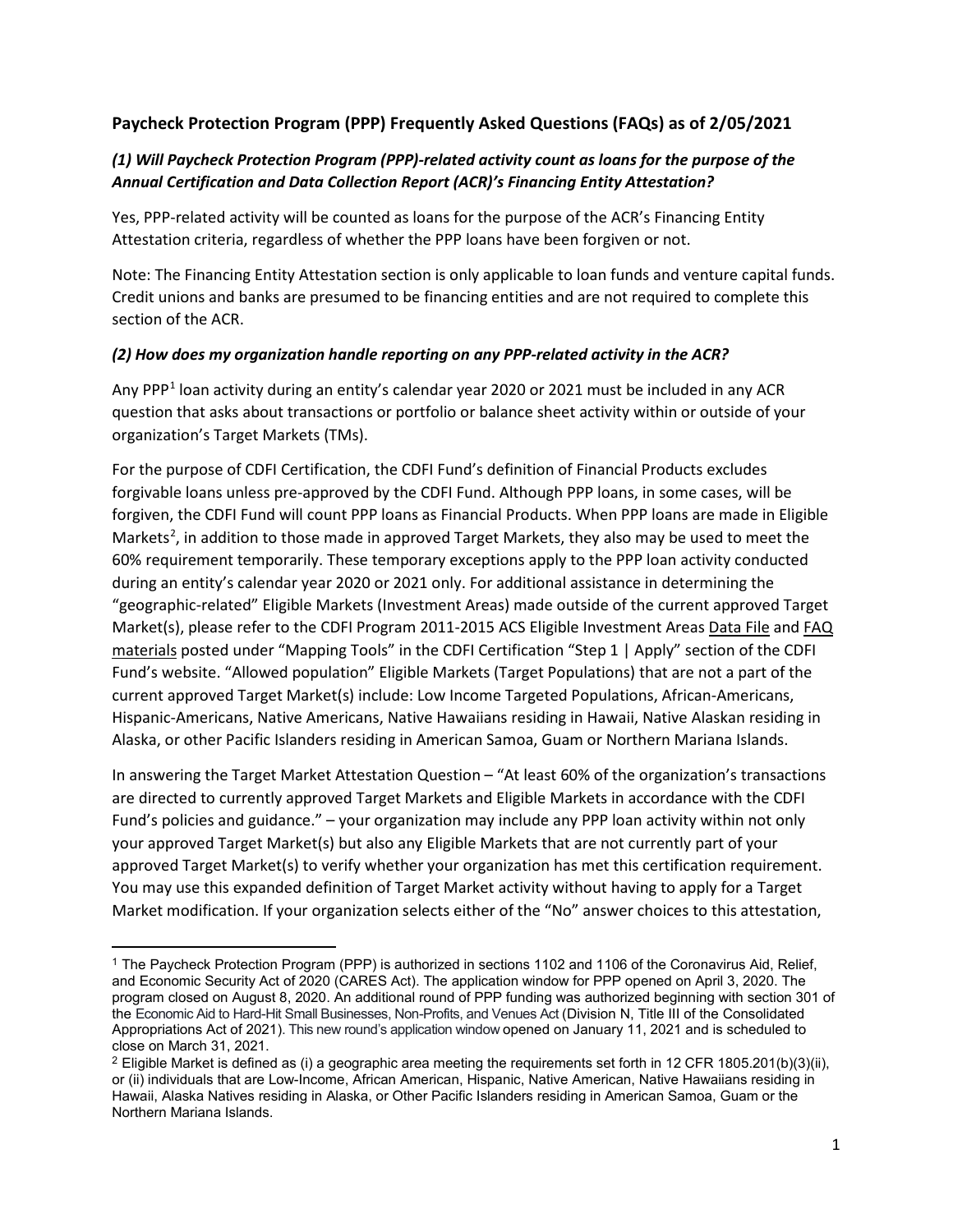please follow the guidance given in the ACR Instructions document for the specific data points that should be included in your explanation. The expanded definition of where financial activity can take place in order to meet the Target Market attestation is only applicable at this time to the 2021 or 2022 ACR Reporting Cycle.

In the Financial Products Portfolio Breakdown Detail section, you will have the opportunity to report on any loan activity involving PPP as its own type of loan rather than the other standard types such as "Business Financing" or "Microfinance Financing." If you select "PPP" as the type of loan, then you will be asked to provide the total number and total dollar amount of PPP loans in your total portfolio as well as Target Market.

Note: This is a revised version of the text that appears in the ACR FAQ document posted online on December 17, 2020. The revisions here reflect the addition of the 2021 round of PPP funding authorized by the Consolidated Appropriations Act of 2021.

# *(3) If an entity did not originate any PPP loans, but did purchase PPP loans from other institutions, does the entity need to report the purchased PPP loans as PPP-originated loans in the ACR?*

Only loans purchased from another certified CDFI may be counted as a financing activity in the ACR. If an entity purchased any PPP loans from another certified CDFI, they must report that portion of the loans as PPP activity and provide information on the count and dollar amount in their total portfolio and target market.

# *(4) Will grants also be treated as a financial product for the purposes of COVID-19?*

No, grants will not be counted as a financial product. A certified CDFI that has a larger share of their annual financial activity in grant making rather than lending will be at risk of failing the Financing Entity criterion because of the predominance rule. If this situation arises, a currently certified CDFI would be allowed a cure period while an entity in the certification application process would not be certified.

# *(5) How will Financial Assistance (FA) recipients report PPP loans to the CDFI Fund for financial products closed in Eligible Market and/or Target Market?*

All PPP loans that were originated during a prior FA award Period of Performance (PoP) as stated in the Assistance Agreement must be reported in the Transaction Level Report (TLR).

# *(6) Will the PPP Loans count in my Performance Progress Report (PPR) towards my Performance Goals and Measures (PG&Ms) from prior FA awards?*

If the PPP loan occurred during a prior FA award PoP as stated in the Assistance Agreement; was reported on your CDFI's balance sheet; was made in an Eligible and/or Target Market; and conforms to all other requirements on eligible uses as stipulated in the NOFA and Assistance Agreement, then it counts toward meeting the PG&M and must be included in the PPR.

# *(7) How will PPP loans affect the 60% threshold for financial products closed in my Target Market for my annual Certification requirements?*

Any PPP loan made to an approved Target Market that was originated during the reporting period, regardless of whether it was forgiven, will count toward the CDFI's 60% threshold criteria to maintain CDFI Certification. (Note that no other forgiven loans are counted toward a CDFI's 60% threshold.)